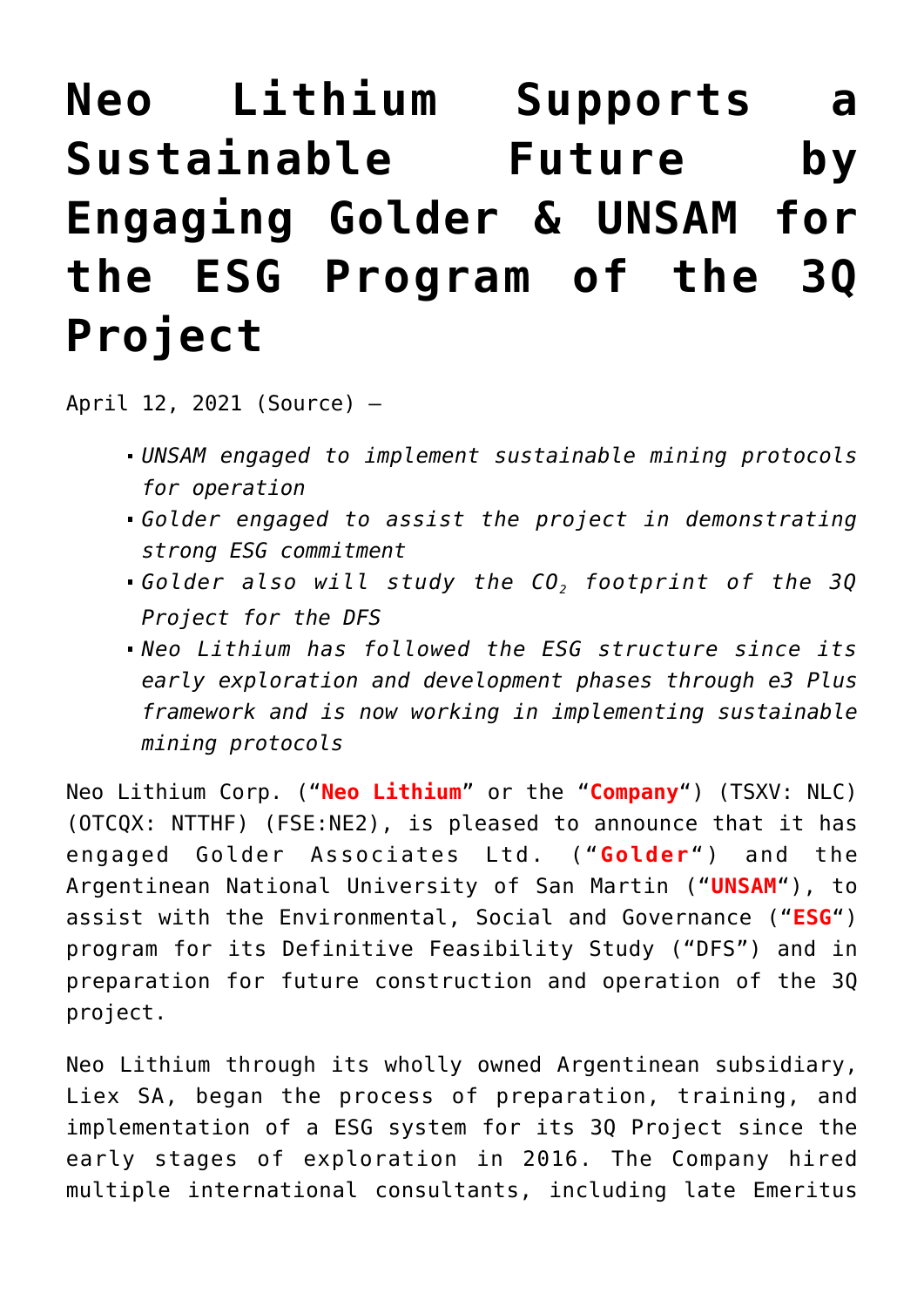Scientist Dr. Johannes Boon, who set the Company's 3Q Project program following e3  ${\sf Plus}^1$  framework. Since that time, the Company has continued to operate and enhance these processes. As part of the DFS work conducted by Worley, the Company has started to solidify its operational and technical teams as well as its systems towards a full long-term sustainable future.

*"We have been working since the very beginning of the project following the highest standards. We now bring Golder to work cooperatively with UNSAM and our team to upgrade the standards to be applied even further to future construction and production of the 3Q Project," said Waldo Perez, CEO of Neo Lithium Corp. "We take very seriously our compromise with all of our stakeholders and future generations, which in large part includes all aspects of ESG."* 

 $^1$  e3 Plus is a framework for responsible exploration which has been developed for mineral exploration companies by the Prospectors and Developers Association of Canada.

\_\_\_\_\_\_\_\_\_\_\_\_\_\_\_\_\_\_\_\_

**UNSAM Engagement**

In order to get ready to indicate pond construction the Company has engaged the UNSAM to design the Towards Sustainable Mining (TSM)<sup>2</sup> protocols adapted in Argentina under Acronym HMS in collaboration of all mining producers of Argentina with the Mining Association of Canada (MAC). UNSAM will complete the protocols and organize the implementation of the ESG system and prepare a comprehensive regional diagnosis of relevant social issues that will allow the development of a longer-term strategy during the life of mine of the 3Q Project. This work is expected to be finalized during 2021 together with the DFS work.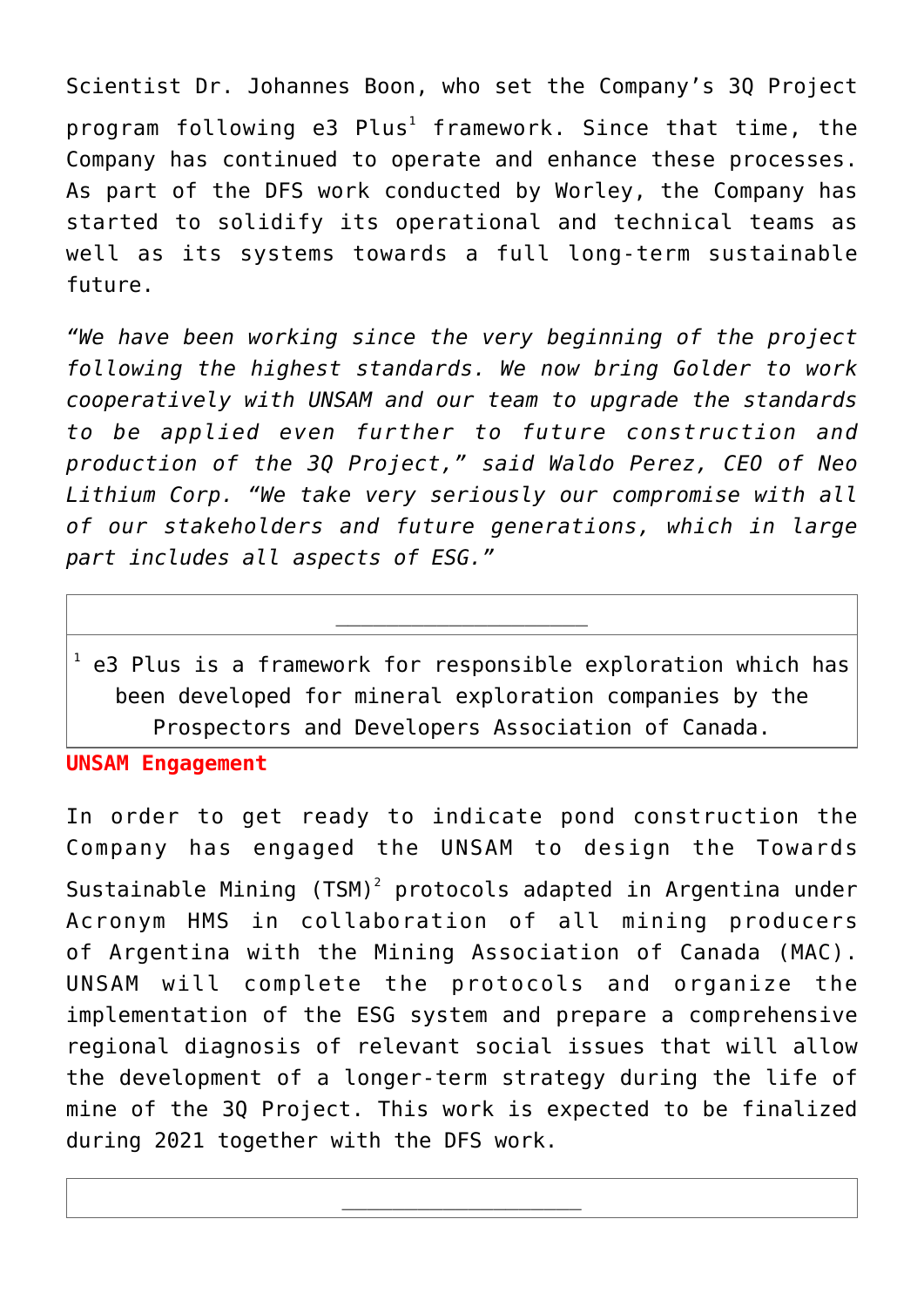$2$  Towards Sustainable Mining (TSM) is a commitment by the Mining Association of Canada (MAC) to responsible mining. It is a set of tools and indicators to drive performance and ensure that mining risks are managed responsibly at its members' facilities.

### **Golder Engagement**

Neo Lithium has engaged Golder to review and guide the ESG protocols designed by the UNSAM for the 3Q project. The scope of work from Golder includes:

- 1. Review project information to match ESG standards that apply to the Company and the 3Q Project based on ESG requirements of potential investors.
- 2. Estimate the project carbon footprint and benchmark the carbon intensity and other key ESG metrics against similar projects.

## **Lower CO2 intensity**

In support to key parameters of ESG: "Climate Action and Affordable Clean energy" and based on relevant industry standards Neo Lithium plans to be at the low end of the  $CO<sub>2</sub>$  emission footprint when compared to any other brine asset worldwide. As stated on Roskill's "Lithium: Sustainability Monitor, 1st Edition"  $CO<sub>2</sub>$  intensity from the production of lithium in brine and mineral industries (hard rock lithium production via spodumene concentrate) show a sharp contrast when examining their  $CO<sub>2</sub>$  footprints. Brine operations produced refined lithium at a weighted average carbon intensity of 2.8t  $CO<sub>2</sub>/t$  LCE, whereas the mineral industry has an average intensity of  $9.6t$  CO<sub>2</sub>/t LCE.

## **CSR Program in Argentina**

The Corporate Social Responsibility (CSR) program for the 3Q project was designed following e3 Plus framework which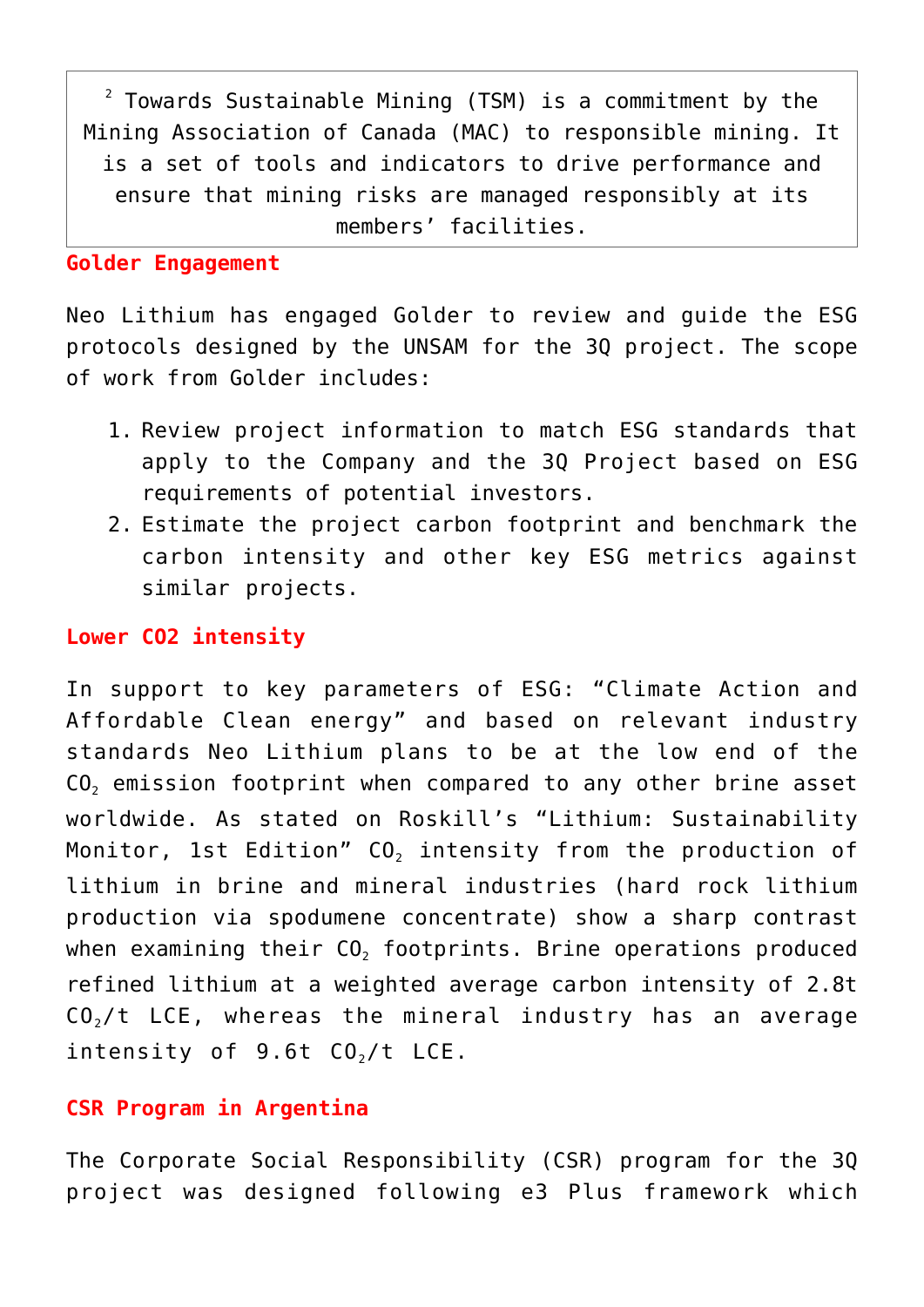encompassed programs such as: *Hiring Local* manpower (Liex SA has close to 80% local employment in the 3Q Project, and is the main private employer in the local community), *Approaching the Community* communication program (includes an open door policy, permanent radio, tv and social media information, visits to the project sponsored by Liex SA among other communication tools), *Stakeholder Mapping and Monitoring* program, *Buy Local* program as well as a permanent Fiambalá community office with an exclusive local operations team. Liex SA has also focused on empowering the community by providing training courses related to wellbeing, health issues, technical programs as well as providing information on the lithium industry, environment and the 3Q Project. For further information on our programs please visit the following informational links from Liex SA:

```
Website page (www.liex.com.ar)
YouTube channel
(www.youtube.com/channel/UC7aXW7zoKLJ52NKhfByPqOA)
Facebook page (www.facebook.com/liexargentina)
Linkedin page (www.linkedin.com/company/liex-s.a./)
Instagram page (www.instagram.com/litioargentina/)
```
#### **Grant of Options**

Neo Lithium has granted to directors, officers and consultants of the Company stock options (the "Options") to purchase a total of 3,200,000 common shares at a price of \$3.05 per common share. The Options are exercisable for a period of 5 years and have been granted in accordance with the terms of the Company's current stock option plan.

#### **About Neo Lithium Corp.**

Neo Lithium Corp. has quickly become a prominent new name in lithium brine development by virtue of its high quality 3Q Project and experienced team. Neo Lithium is rapidly advancing its 100% owned 3Q Project – a unique high-grade lithium brine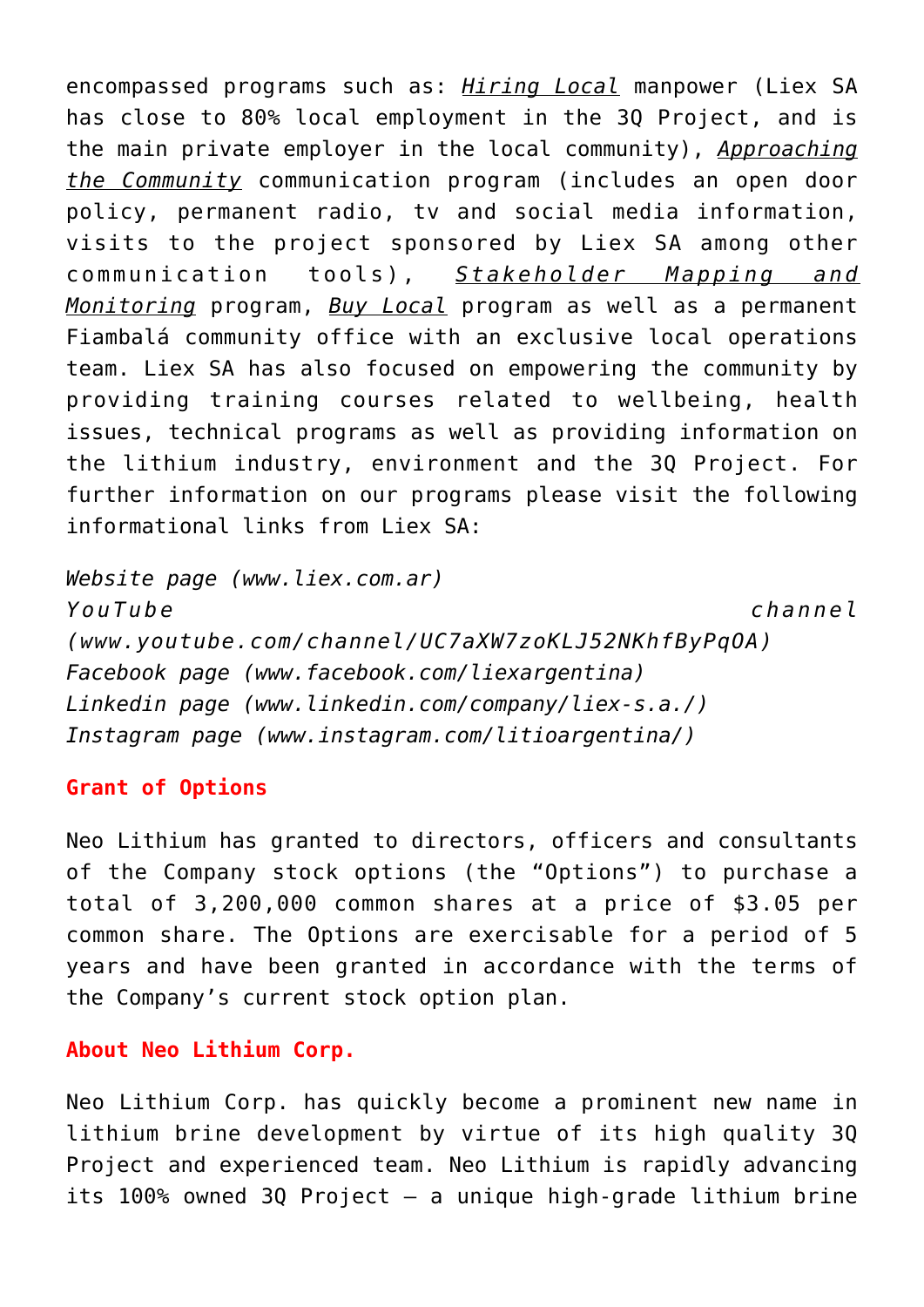lake and salar complex in Latin America's "Lithium Triangle".

The 3Q Project is located in the Catamarca Province, the largest lithium producing area in Argentina covering approximately 35,000 ha including a salar complex of approximately 16,000 ha.

Additional information regarding Neo Lithium Corp. is available on SEDAR at [www.sedar.com](http://www.sedar.com/) under the Company's profile and at its website at [www.neolithium.ca,](http://www.neolithium.ca/) including various pictures of ongoing work at the project.

*Neither the TSX Venture Exchange nor its Regulation Services Provider (as that term is defined in the policies of the TSX Venture Exchange) accepts responsibility for the adequacy or accuracy of this press release.*

*Cautionary Statements Regarding Forward-Looking Statements – Certain information set forth in this news release may contain forward-looking statements. Such statements include but are not limited to, statements concerning the Sidecar Placement and the Brokered Offering, the intended use of proceeds therefrom, the Closing Date and receipt of regulatory approvals, including the approval of the TSXV. Generally, forward-looking statements can be identified by the use of words such as "plans", "expects" or "is expected", "scheduled", "estimates" "intends", "anticipates", "believes", or variations of such words and phrases, or statements that certain actions, events or results "can", "may", "could", "would", "should", "might" or "will", occur or be achieved, or the negative connotations thereof. These forward-looking statements are subject to numerous risks and uncertainties, certain of which are beyond the control of the Company, which could cause the actual results, performance or achievements of the Company to be materially different from the future results, performance or achievements expressed or implied by such statements. These risks include, without limitation, risks related to failure to obtain regulatory approval for the*